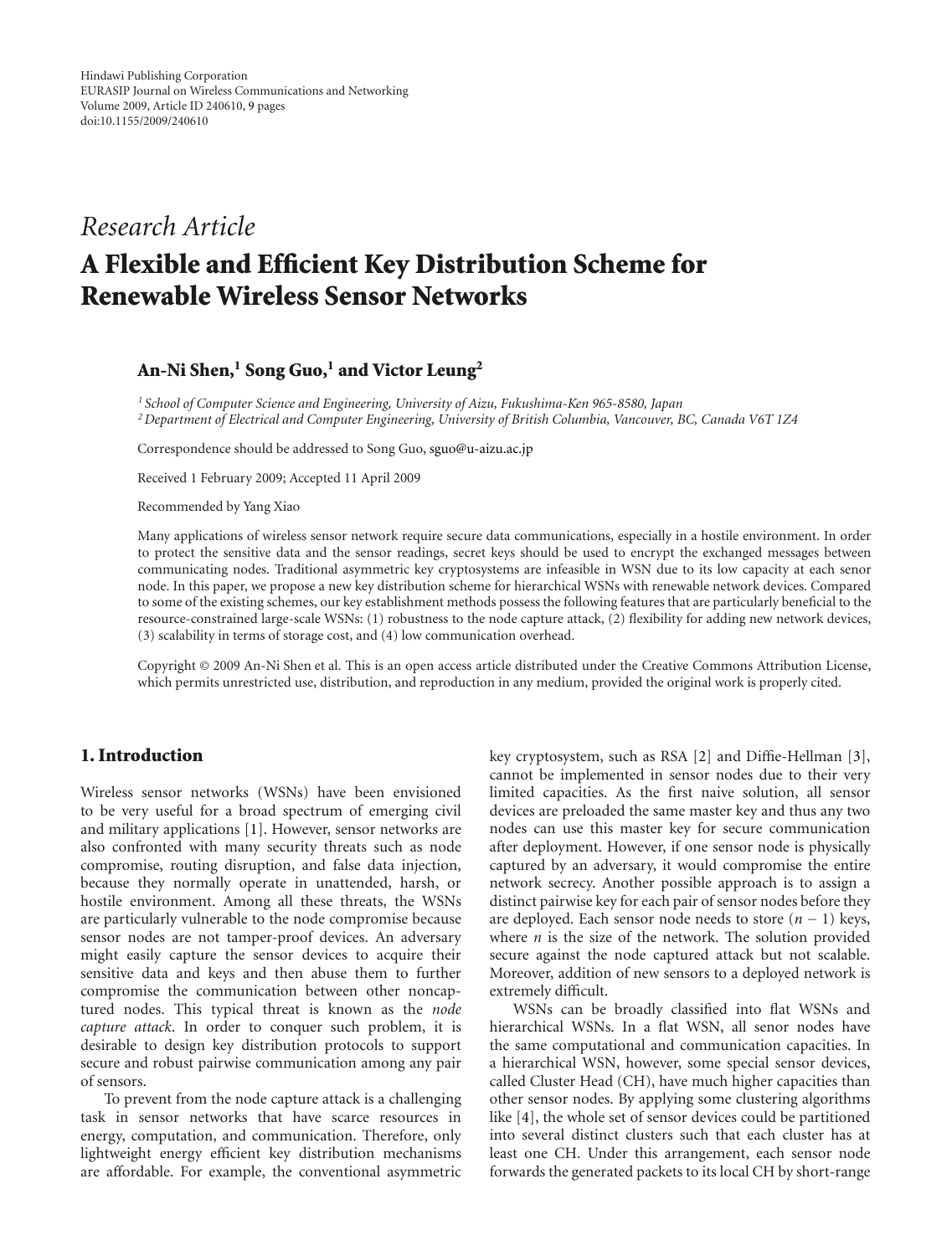

transmissions, and the CH then performs a preprocessing for the raw data received from all other senor nodes in the cluster and finally forwards the aggregated data to the sink node, or Base Station (BS), by long-range transmissions. Key distribution protocols have already been studied comprehensively in flat WSNs, for example, in [5–8]. Recent research has more focused on the hierarchical architecture for largescale resource-constrained WSNs, because it has been shown in [9] that a hierarchical architecture can provide better performance, in terms of communication overhead, than a flat architecture in such networks.

To solve the key agreement problem in hierarchical WSNs, Jolly et al. proposed a key predistribution scheme LEKM [10]. Before deployment, each CH stores a set of keys in its memory and each sensor node randomly selects a key from a CH and stores it with the CH's Id in its memory. After deployment, each sensor node establishes a securely link with the CH that has been selected. This is done at each sensor node by exchanging key information over the whole network. Such scheme has no computational cost at both sensor node and CH in key establishment phase and is robust against node capture attack after the key establishment phase. However, it has high storage and communication overhead at CHs.

Another proposal IKDM [9] is a polynomial-based protocol for hierarchical WSN. In the IKDM scheme, each sensor node or CH has fixed storage cost in predistribution phase. In order to improve the resilience against the node captured attack, the preloaded key of each sensor node is the exclusive-or result of  $\ell$  ( $\ell \geq 1$ ) number of bivariate polynomial keys which can be fetched by its CH from *-* number of distinctive CHs all over the network. The parameter  $\ell$  defines the tradeoff between the communication overhead and the robustness to the node capture attacks at the cluster heads. While the large  $\ell$  can improve the security level of the network, it will also result in significant message exchanges for establishing secure links.

In real applications, new network devices need to be added into an already deployed network from time to time in order to replace the power-exhausted or compromised devices such that the performance of the whole network would not significantly degrade. However, most of schemes, for example, [9, 10], cannot provide a full solution to the key management for adding new cluster heads and sensor nodes in hierarchal renewable WSNs. In summary, the security and efficiency requirements in a WSN may include secrecy and authentication, robustness against node capture attack, dynamic membership management (including new network device addition), strong network connectivity, scalability to large-scale networks, and low complexities on memory, computation, and communication overhead. These challenges motivate us to propose scalable and robust pairwise key distribution mechanism between sensor devices in largescale WSNs. In particular, our methods possess the following features that are particularly beneficial to the resourceconstrained WSNs: (1) robustness to the node capture attack, (2) flexibility on key establishment for adding new network devices, (3) scalability in terms of storage cost, and (4) low communication overhead.

The rest of this paper is organized as follows. Section 2 presents our network model. Section 3 gives an overview of our proposal. Section 4 describes a group of protocols for our key distribution mechanism. Section 5 analyzes the security and evaluates the performance of our proposal. Section 6 summarizes our findings.

## **2. Network Model**

As in other hierarchical models of sensor network [9–11], our system also assumes that a sensor network is divided into clusters, which are the minimum unit for detecting events. A cluster head coordinates all the actions inside a cluster and each pair of cluster heads in their transmission range can communicate directly with each other. Moreover, we assume a single base station (BS) or an access point (AP) in the network and works as the network controller to collect event data. As illustrated in Figure 1(a), the BS is a fixed infrastructure located in the network with virtually unlimited computational and communication power, unlimited memory storage capacity, and very large radio transmission range to ensure the full coverage of the whole network area. Another application scenario given in Figure 1(b) shows that the information collected by cluster heads from all its sensor nodes is retrieved by a mobile AP periodically. During the information retrieval operation, the AP broadcasts a beacon to activate cluster heads in its coverage area. Activated cluster heads then transmit their data to the AP through a common wireless channel. In the rest of paper, we use the general term BS for such network controller for describing our key distribution mechanism without discriminating the above two scenarios.

Our model has three different types of network devices: base station, cluster head, and normal sensor node. Each low-cost sensor node has low data processing capability, limited memory storage and battery power supplies, and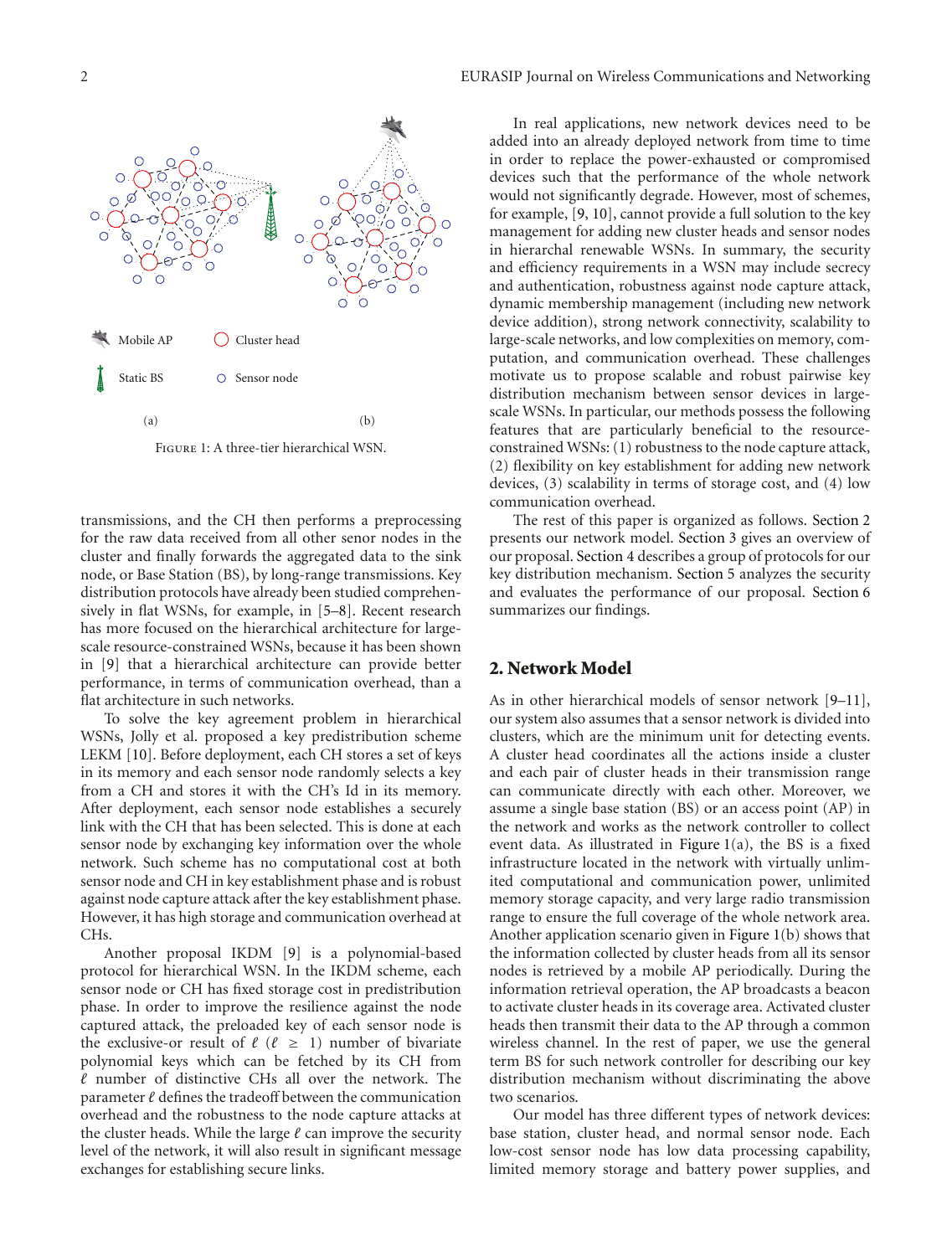| Symbol                  | Explanation                                                                                                                                                          |  |
|-------------------------|----------------------------------------------------------------------------------------------------------------------------------------------------------------------|--|
| $S_i$                   | The Id of the sensor node $i(1 \le i \le n)$                                                                                                                         |  |
| CH,                     | The Id of cluster head in cluster<br>$i(1 \leq i \leq m)$                                                                                                            |  |
| <b>BS</b>               | The Id of the base station                                                                                                                                           |  |
| $N_{\rm S}({\rm CH}_a)$ | The set of all sensor nodes in cluster a,<br>that is, there is a pairwise key between<br>$CH_a$ and any sensor node $S_i \in N_S(CH_a)$                              |  |
| $\lambda_{\rm S}$       | The average number of sensor nodes in a<br>cluster                                                                                                                   |  |
| $N_{CH}(CH_a)$          | The set of all neighboring cluster heads of<br>cluster <i>a</i> , that is, there is a pairwise key<br>between $CH_a$ and any cluster head<br>$CH_b \in N_{CH}(CH_a)$ |  |
| $\Lambda_{\rm CH}$      | The average number of neighboring<br>cluster heads for a cluster head                                                                                                |  |
|                         |                                                                                                                                                                      |  |

TABLE 1: Notations.

short radio transmission range. Sensor nodes are restricted to direct communications with its CH only. The CHs are equipped with high power batteries, large memory storages, powerful antenna and data processing capacities, and thus can execute relatively complicated numerical operations. As the most powerful node in a WSN, the BS works as the central controller for data collect and key management. For the latter function, the BS maintains the topology of the whole network (the Ids of network devices and their connectivity information) and the method to generate keys for any secure link just based on Ids. In particular, we introduce two working modes for the BS: (1) on-line mode and (2) off-line mode.

In an on-line working mode, the key generation method at the BS can be requested from any cluster head and the BS should response in a timely manner. However, such online service is not always available at the BS. For example, the BS cannot response the request in certain period of time, in which it is already dedicated to some important and uninterruptable tasks as illustrated in Figure 1(a), or the requesting cluster head is not in its service area as illustrated in Figure 1(b). Under both cases, the BS is configured to work in the off-line mode, and the alternative methods for key generation relying on other network devices should be provided by the key distribution protocol.

A three-tier hierarchical wireless sensor network can thus be modeled as a simple graph *G* with a finite node set, including a base station, *m* cluster heads, and *n* sensor nodes. A secure wireless link corresponding to the wireless communication channel belongs to the arc set of *G* only if there exists a pairwise key between the transmission nodes of the link. In Table 1, we summarize the notations used in the rest of the paper.

## **3. Overview of Our Key Distribution Scheme**

In this section, we present the foundations and basic idea of our key distribution scheme based on a three-tier hierarchal network model.

*3.1. Key Distribution in Renewable WSNs.* Specifics of wireless sensor networks, such as strict resource constraints and large network scalability, require a proposed security protocol to be not only secure but also efficient. Recent research shows that preloading symmetric keys into sensors before they are deployed is a practical method to deal with the key distribution and management problem in wireless sensor networking environments. After the deployment, if two neighboring nodes have some common keys, they can setup a secure link by the shared keys. As surveyed in [9], the existing schemes can be classified into the following three categories: random key predistribution schemes, polynomial-key predistribution schemes, and location-based key predistribution schemes.

In our key distribution scheme, a key distribution server (KDS) is available for both of the following cases. (1) KDS is installed in the base station, by which the keys can be delivered instantaneously when the BS is on-line to the requester. (2) It is available to the network deployer when the keys are required to be preloaded into network devices.

In many applications, new network devices need to be replenished into an already deployed network to replace the power-exhausted or compromised devices. The corresponding key management should be provided in order to setup the secure link between a new added network device and an existing one. To our best knowledge, there are no full solutions to the dynamic membership management for key distribution in hierarchal WSNs with renewable cluster head and sensor node. For example, some of them can only support the sensor node addition in the case when BS is online. The objective of our key distribution protocols is to provide a complete and flexible solution for such renewable WSNs. In particular, we will provide the key distribution protocols for both sensor node and cluster head when the BS is on-line or off-line.

*3.2. Symmetric Polynomial Function.* In our key distribution scheme, a bivariate symmetric polynomial function (s.p.f.) is used to generate the key for each link of the network. The *t*-degree bivariate symmetric polynomial function  $f(x, y)$ , introduced in [12], is defined as

$$
f(x, y) = \sum_{i, j=0}^{t} a_{ij} x^{i} y^{j}.
$$
 (1)

The coefficients  $a_{ij}$  ( $0 \le i, j \le t$ ) are randomly chosen from a finite field *GF*(*Q*), in which *Q* is a prime number that is large enough to accommodate a cryptographic key. As implied by its name, the symmetric property of a bivariate polynomial function satisfies  $f(x, y) = f(y, x)$ . In our key distribution scheme, the KDS maintains two bivariate polynomial functions:

- (i) the s.p.f.  $f_{\text{CH-NS}}(x, y)$  is used to establish the key between existing cluster head and new sensor node,
- (ii) the s.p.f.  $f_{\text{CH-NCH}}(x, y)$  is used to establish the key between existing cluster head and new cluster head.

After the pairwise key *Ka*,*<sup>b</sup>* between network devices *a* and *b* is generated from the above polynomial functions by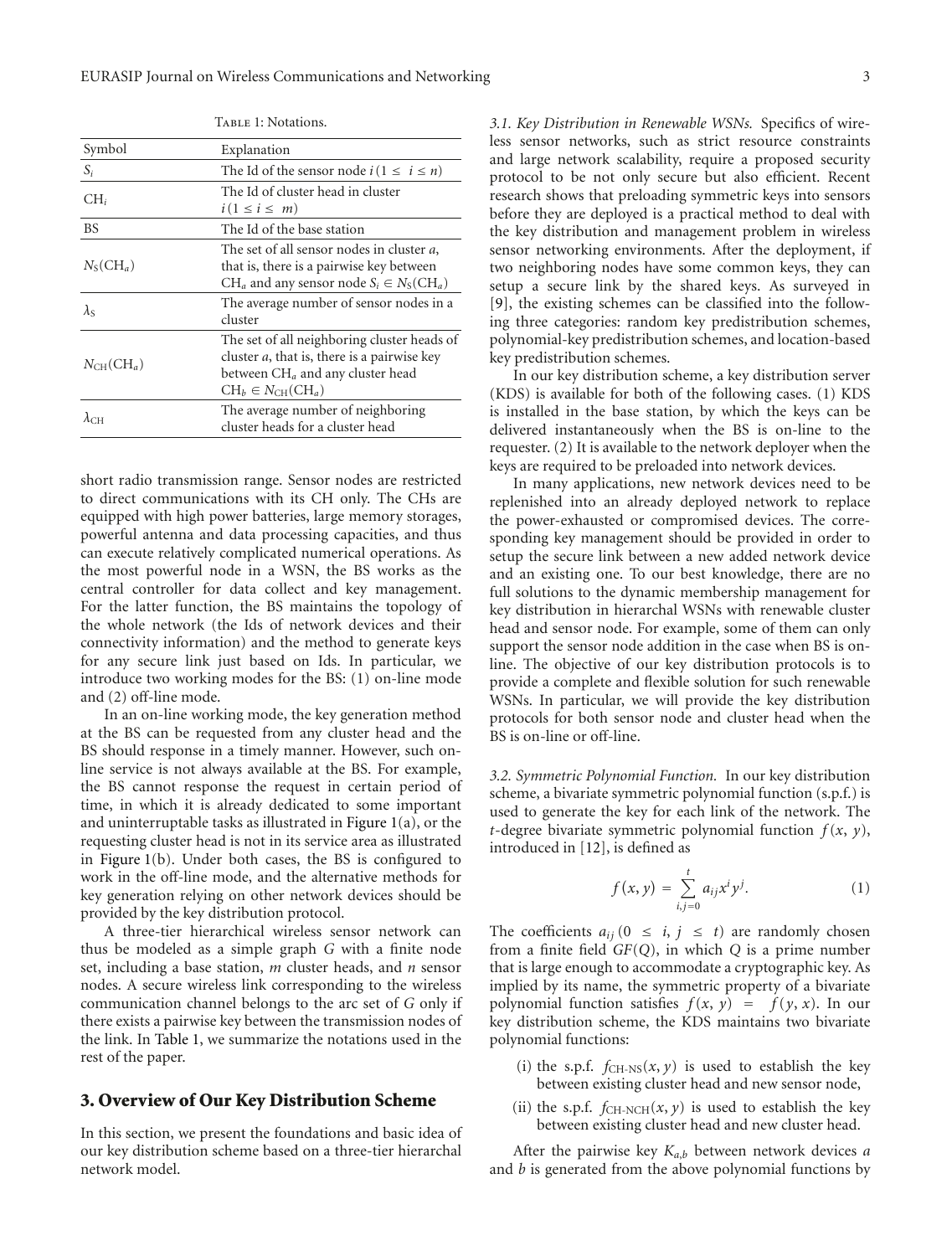

Figure 2: Protocol illustration of adding a new sensor node when BS is on-line.

substituting the variables with Ids of the two communicating parties, the *data* over the link can therefore be securely transmitted as *E*(*data*, *Ka*,*b*), which is a symmetric encryption function using  $K_{a,b}$  as the key.

By applying the symmetric property, a secure link can be easily built up by just exchanging the Ids of transmission nodes. However, such scheme suffers the *t*-security problem, which means a *t*-degree bivariate polynomial key scheme can only keep secure against coalitions of up to *t* compromised sensors. When the number of compromised nodes is less than *t*, the coefficients of the polynomial cannot be derived even all the compromised nodes put their stored information together. But once more than *t* nodes are compromised, the adversary can crack the coefficients of the polynomial such that all the pairwise keys in the entire group would be cracked. Although increasing the value of *t* can improve the security property of bivariate polynomial key scheme, it is not suitable for wireless sensor networks due to the limited memory size of sensors. In order to conquer this limitation, the pairwise key *x* calculated from the polynomials will be further scrambled by a one-to-one hash function *H*(*x*).

#### **4. Key Distribution Protocols**

Our scheme supports new network device (sensor node and cluster head) addition for both BS on-line and off-line scenarios with the minimum assumption that the deployed network has completed its key establishment, that is, the key  $K_{a,b}$  for any secure link  $(a, b)$  is already shared by both network devices *a* and *b*. Furthermore, our proposed scheme can provide forward secrecy as well as full prevention from the node capture attack for large-scale sensor networks.

*4.1. BS is On-Line.* Let *Si* be the new sensor node to be added in the network. In order to calculate the key between *S<sup>i</sup>* and its cluster head, the calculation can be done at the BS if it is working at the on-line mode. Suppose new sensor node *S<sup>i</sup>* is randomly added into the network and eventually belongs to cluster CH*a*. The following Protocol 1, as illustrated in Figure 2, is to establish a secure link between *Si* and CH*a*.

*Protocol 1* (sensor addition when BS is on-line).

- (1) The new sensor node  $S_i$  is randomly deployed to the existing network with preloaded information: the s.p.f.  $f_{\text{CH-NS}}(S_i, y)$  and a key  $K_{\text{BS},S_i}$ .
- (2) After  $S_i$  is deployed, it exchanges Ids with its cluster head CH*a*.
- (3)  $S_i$  evaluates its stored s.p.f.  $f_{\text{CH-NS}}(S_i, y)$  at  $y =$  $CH<sub>a</sub>$  to establish the key between itself and its cluster head as  $K_{\text{CH}_a,S_i} = H(f_{\text{CH-NS}}(S_i, \text{CH}_a))$ . After calculating the pairwise key,  $S_i$  erases the preloaded s.p.f.  $f_{\text{CH-NS}}(S_i, y)$  immediately to avoid potential attacks.
- (4)  $CH_a$  requests the new key between  $CH_a$  and  $S_i$  from BS by forwarding the Id of *S<sup>i</sup>* and its own Id.
- (5) BS then calculates the corresponding key using the s.p.f.  $f_{\text{CH-NS}}$  as and returns the encrypted key  $E(K<sub>CHa</sub>,S<sub>i</sub>, K<sub>BS,CHa</sub>)$  back to  $CH_a$ .
- (6) CH<sub>a</sub> decrypts the received date to recover  $K_{\text{CH}_a,S_i}$ using the key  $K_{BS,CH_a}$ , which was already loaded at CH*<sup>a</sup>* since its very initial deployment, that is,  $K_{\text{CH}_a,S_i} = E(E(K_{\text{CH}_a,S_i}, K_{\text{BS,CH}_a}), K_{\text{BS,CH}_a}).$

Now we consider the addition of a new cluster head and the corresponding key distribution procedures when the BS is on-line. We assume the  $CH_a$  is to be replaced by a new cluster head CH*<sup>a</sup>* , due to its low power level. Note that in the replacement phase of cluster head, the communication keys with existing network devices (i.e., cluster head and sensor node) are also renewed, not simply making use of the copies of the previous keys. This process avoids potential attack activities and achieves the forward secrecy. In other words, even the attacker could intercept packets and analysis data to compromise the key of old cluster head, it still cannot decrypt the secret data using the old keys.

The following Protocol 2, as illustrated in Figure 3, is to build up the keys between the new cluster head CH*<sup>a</sup>* , and all existing sensor nodes  $S_i$  ( $S_i \in N_S(CH_a)$ ) in the same cluster as well as the keys between the new cluster head CH*<sup>a</sup>* , and all its neighboring cluster heads  $CH_b$  ( $CH_b \in N_{CH}(CH_a)$ ).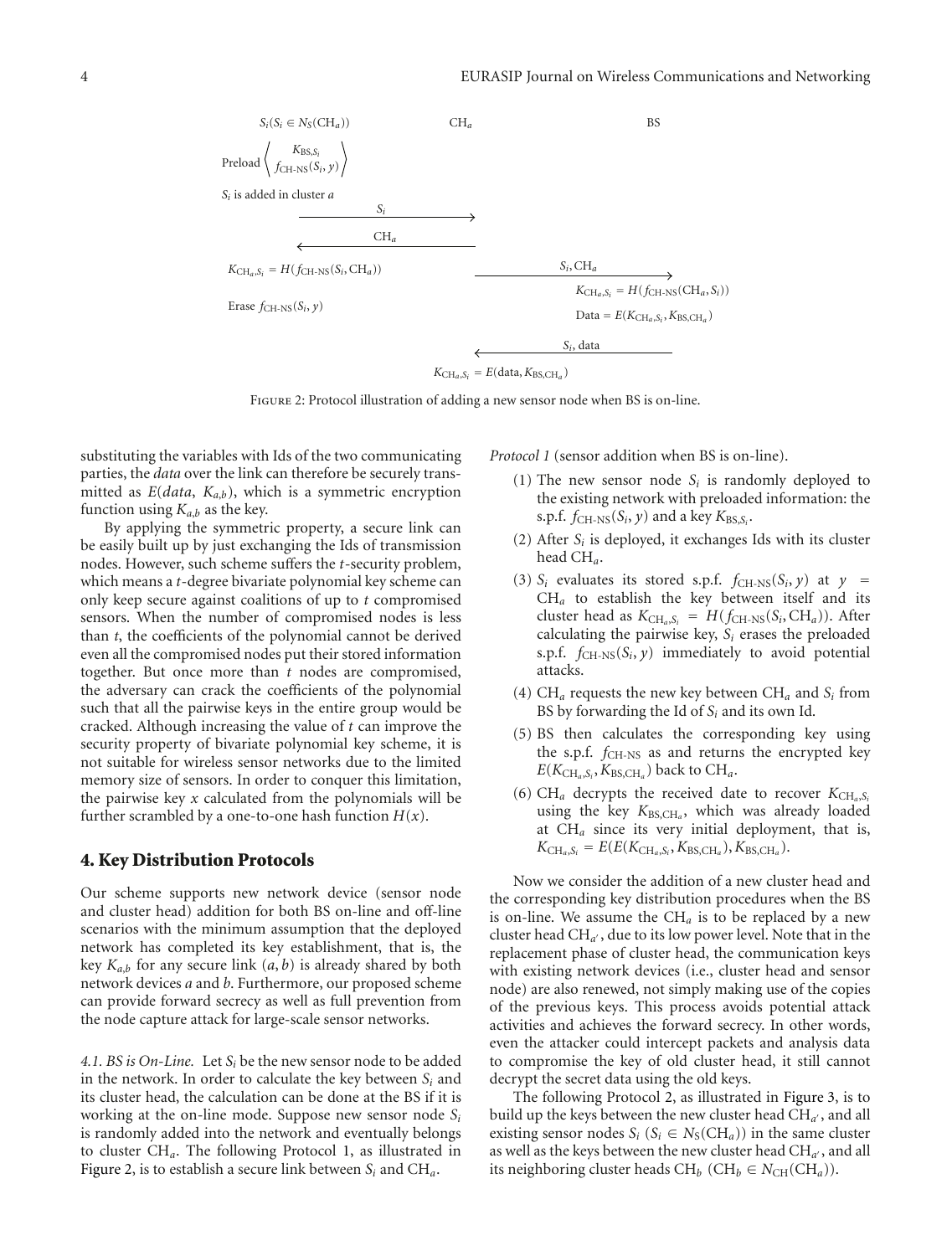

Figure 3: Protocol illustration of adding a new cluster head when BS is on-line.

*Protocol 2* (CH addition when BS is on-line).

- (1) The following secret information is created and preloaded into CH<sub>a'</sub>:
	- (i) the pairwise key with base station  $K_{BS,CHa}$ ,
	- (ii) for each sensor node  $S_i \in N_S(\text{CH}_a)$ , its Id and the key  $K_{\text{CH}_{a'},S_i} = H(f_{\text{CH-NS}}(\text{CH}_{a'}, S_i)),$
	- (iii) for each cluster heads  $CH_b \in N_{CH}(CH_a)$ , its Id and key  $K_{\text{CH}_{a'},\text{CH}_{b}} = H(f_{\text{CH-NCH}}(\text{CH}_{a'},\text{CH}_{b})),$
- (2) The new cluster head  $CH_{a'}$  is then deployed physically to the cluster area where the old cluster CH*<sup>a</sup>* is located.
- (3) The base station transmits the encrypted key  $E(K<sub>CHa'</sub>, CH<sub>b</sub>, K<sub>BS,CHb</sub>)$  to each neighboring cluster head CH*<sup>b</sup>* of CH*<sup>a</sup>* such that it can be decrypted as  $K_{\text{CH}_{a'},\text{CH}_{b}}$  at the side of  $\text{CH}_{b}$  using the key  $K_{\text{BS},\text{CH}_{b}}$ , that is,  $K_{\text{CH}_{a'},\text{CH}_{b}} = E(E(K_{\text{CH}_{a'},\text{CH}_{b}}, K_{\text{BS},\text{CH}_{b}}), K_{\text{BS},\text{CH}_{b}}).$
- (4) Similarly, BS transmits the encrypted key  $E(K<sub>CHa'</sub>, S<sub>i</sub>, K<sub>BS,S<sub>i</sub></sub>)$  to each senor node  $S<sub>i</sub>$  of  $CH<sub>a</sub>$ such that it can be decrypted as  $K_{\text{CH}_a, S_i}$  at the side of *S<sub>i</sub>*, that is,  $K_{\text{CH}_{a'},S_i} = E(E(K_{\text{CH}_{a'},S_i}, K_{BS,S_i}), K_{BS,S_i}),$ using the key  $K_{BS,S_i}$ .

### *4.2. BS is Off-Line*

*Protocol 3* (sensor addition when BS is off-line).

- (1) The new sensor node  $S_i$  is randomly deployed to the existing network with the following preloaded information:
	- (i) the pairwise key  $K_{BS,S_i}$  shared with BS,
	- (ii) the Id of a cluster head CH*b*, which is an arbitrary CH already in the network,
	- (iii) the key  $K_{\text{CH}_b,S_i} = H(f_{\text{CH-NS}}(S_i, \text{CH}_b))$  shared with CH*b*,
	- (iv) the encrypted key  $E(K<sub>CHb</sub>,S<sub>i</sub>, K<sub>BS,CHb</sub>)$  of  $K<sub>CHb</sub>,S<sub>i</sub>$ using  $K_{BS,CH_b}$ ,
- (2) The added sensor node  $S_i$  sends the join-request message to the cluster head CH*<sup>a</sup>* with the preloaded secret information CH<sub>b</sub> and  $E(K<sub>CH<sub>b</sub>,S<sub>i</sub></sub>$ ,  $K<sub>BS,CH<sub>b</sub></sub>)$  and erases  $E(K<sub>CH<sub>b</sub>,S<sub>i</sub>, K<sub>BS,CH<sub>b</sub></sub>)</sub>$  afterwards.
- (3) Based on  $CH_b$ ,  $CH_a$  then knows to request the secret key from CH<sub>b</sub> by providing information  $E(K<sub>CH</sub><sub>b</sub>,S<sub>i</sub>, K<sub>BS,CH</sub><sub>b</sub>)$  and Id of *S<sub>i</sub>*.
- (4) After receiving the request message,  $CH_b$  uses  $K_{BS,CH_b}$ to decrypt  $E(K<sub>CH<sub>b</sub>,S<sub>i</sub>, K<sub>BS,CH<sub>b</sub></sub>)</sub>$  and obtain the pairwise key  $K_{\text{CH}_b,S_i}$ . CH<sub>b</sub> then re-encrypts it using  $K_{\text{CH}_a,\text{CH}_b}$  as the key and sends  $E(K_{\text{CH}_b,S_i}, K_{\text{CH}_a,\text{CH}_b})$ back to CH<sub>a</sub>. Finally, CH<sub>b</sub> deletes  $E(K<sub>CHb</sub>, S<sub>i</sub>, K<sub>BS,CHb</sub>)$ ,  $E(K<sub>CH</sub><sub>b</sub>, S<sub>i</sub>, K<sub>CH</sub><sub>a</sub>, CH<sub>b</sub>)$ , and  $K<sub>CH</sub><sub>b</sub>, S<sub>i</sub>$  immediately.
- (5) CH<sub>a</sub> decrypts  $E(K_{\text{CH}_b,S_i}, K_{\text{CH}_a,CH_b})$  by  $K_{\text{CH}_a,CH_b}$  to obtain the key  $K_{\text{CH}_h,S_i}$  with  $S_i$ .

Similar to the on-line case, we assume that the new sensor node *S<sup>i</sup>* is randomly added into the network and eventually belongs to cluster CH*a*. In order to create the key between  $S_i$  and  $CH_a$ , a cluster head  $CH_b$  is randomly assigned as the proxy of BS as illustrated in Figure 3. All required information to generate the key should be first forwarded to CH*b*. The detailed process is described in Protocol 3.

We notice that the cluster head  $CH_b$  may be physically located far from CH*<sup>a</sup>* due to the random deployment process of the sensor nodes, resulting in a relatively high communication overhead between CH*<sup>a</sup>* due CH*b*. In order to reduce such overhead, up to  $\ell$  number of CHs are randomly chosen as potential proxies of BS and the corresponding keys are all generated and stored in *Si*. CH*<sup>a</sup>* will choose the closest one, for example, with minimum hops, as the selected proxy by looking up its routing table based on their Ids. Comparing to the on-line case, we also observe that the BSon-line case is more efficient than the BS-off-line case in terms of communication and memory overhead when both are possible.

Finally, we consider the addition of a new cluster head when the BS is off-line. The same set of symbols as in the on-line case is used and the corresponding Protocol 4 is illustrated in Figure 5.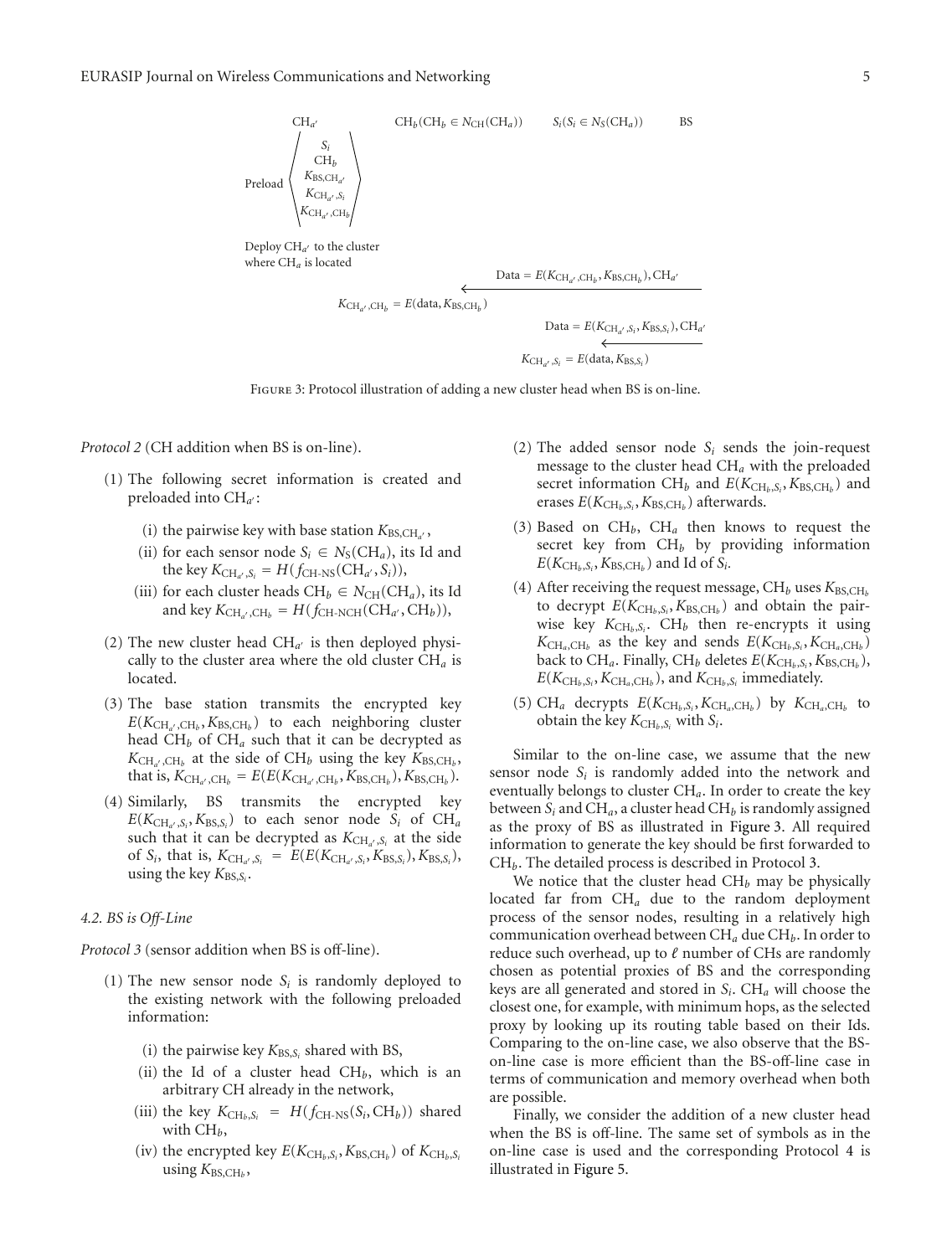

Figure 4: Protocol illustration of adding a new sensor node when BS is off-line.

*Protocol 4* (CH addition when BS is off-line).

- (1) The following secret information is created and preloaded into CH*<sup>a</sup>* :
	- (i) the pairwise key with base station  $K_{BS,CH_{a'}}$ ,
	- (ii) for each sensor  $S_i \in N_S(\text{CH}_a)$ , its Id, the key  $K_{\text{CH}_{a'},S_i} = H(f_{\text{CH-NS}}(\text{CH}_{a'}, S_i))$  and encrypted  $key E(K<sub>CHa'</sub>, S<sub>i</sub>, K<sub>BS,S<sub>i</sub></sub>),$
	- (iii) for each cluster head  $CH_b \in N_{CH}(CH_a)$ , its Id, the key  $K_{\text{CH}_{a'},\text{CH}_{b}} = H(f_{\text{CH-NCH}}(\text{CH}_{a'},\text{CH}_{b}))$ and the encrypted key  $E(K<sub>CHa'</sub>, CH<sub>b</sub>, K<sub>BS,CHb</sub>)$ ,
- (2) The new cluster head  $CH_{a'}$  is then deployed physically to the cluster area where the old cluster CH*<sup>a</sup>* is located.
- (3) CH<sub>a</sub> exchanges Ids with each sensor node  $S_i \in$  $N_S(CH_a)$  and then sends  $S_i$  the corresponding encrypted key  $E(K<sub>CH</sub><sub>a</sub>,<sub>S<sub>i</sub></sub>, K<sub>BS,S<sub>i</sub></sub>)$ . After that the new cluster head CH<sub>a</sub> erases  $E(K<sub>CHa</sub>, S<sub>i</sub>, K<sub>BS,S<sub>i</sub></sub>)$  immediately. Each sensor node  $S_i$  then decrypts the received information to recover the key  $K_{\text{CH}_a, S_i}$ .
- (4)  $CH_{a'}$  exchanges Ids with each neighboring cluster head  $CH_b \in N_{CH}(CH_a)$  and then sends  $CH_b$  the corresponding encrypted key  $E(K<sub>CH</sub>,<sub>CHb</sub>, K<sub>BS,CHb</sub>)$ . After that the new cluster head  $CH_{a'}$  erases  $E(K<sub>CHa'</sub>, CH<sub>b</sub>, K<sub>BS,CHb</sub>)$  immediately. Each cluster head CH*<sup>b</sup>* decrypts the received information to recover the  $key K<sub>CHa</sub>$ ,  $CH<sub>b</sub>$ .

#### **5. Security and Performance Evaluation**

In this section, we will analyze the security and evaluate the performance of our proposed scheme by comparing with IKDM [9] and LEKM [10].

We note that neither of IKDM and LEKM protocols supports cluster head addition process. Regarding the sensor node addition process, we have the following observations. Recall that in the IKDM scheme, the polynomial functions to be used for key generation are stored in CHs all the time and thus no on-line BS is required. As we shall later, while it simplifies the process by avoiding the involvement of BS, potential security problem has been neglected. In the LEKM scheme, the preloaded key at each sensor node must be stored in some cluster head as well. If the key assigned to the new sensor node has not been preloaded to some CH at very initial deployment of the network, such key must be distributed to a CH as well by the on-line BS. Therefore, in the following evaluation, we only consider the off-line BS case and on-line BS case for the IKDM and LEKM protocols, respectively, in the senor node addition process.

*5.1. Security Analysis.* The security is analyzed in terms of the ability to defend from the node capture attack, which means the capture of some nodes may compromise the communication between other noncaptured nodes. This is recognized as the major threat in wireless sensor networks. In particular, we consider the security property of all these schemes in two typical scenarios: the fractions of compromised keys in noncaptured sensor nodes as a function of the number of compromised cluster heads and the number of sensor node, respectively.

Because only pairwise keys are remained in the sensor nodes for all schemes after deployment the network, that is, all security parameters that will not be used in the future have been already erased from the network, any sensor node's compromising will not endanger the secret communications of other noncaptured nodes. In other words, all these schemes have full ability to defense the node capture attack at sensor nodes.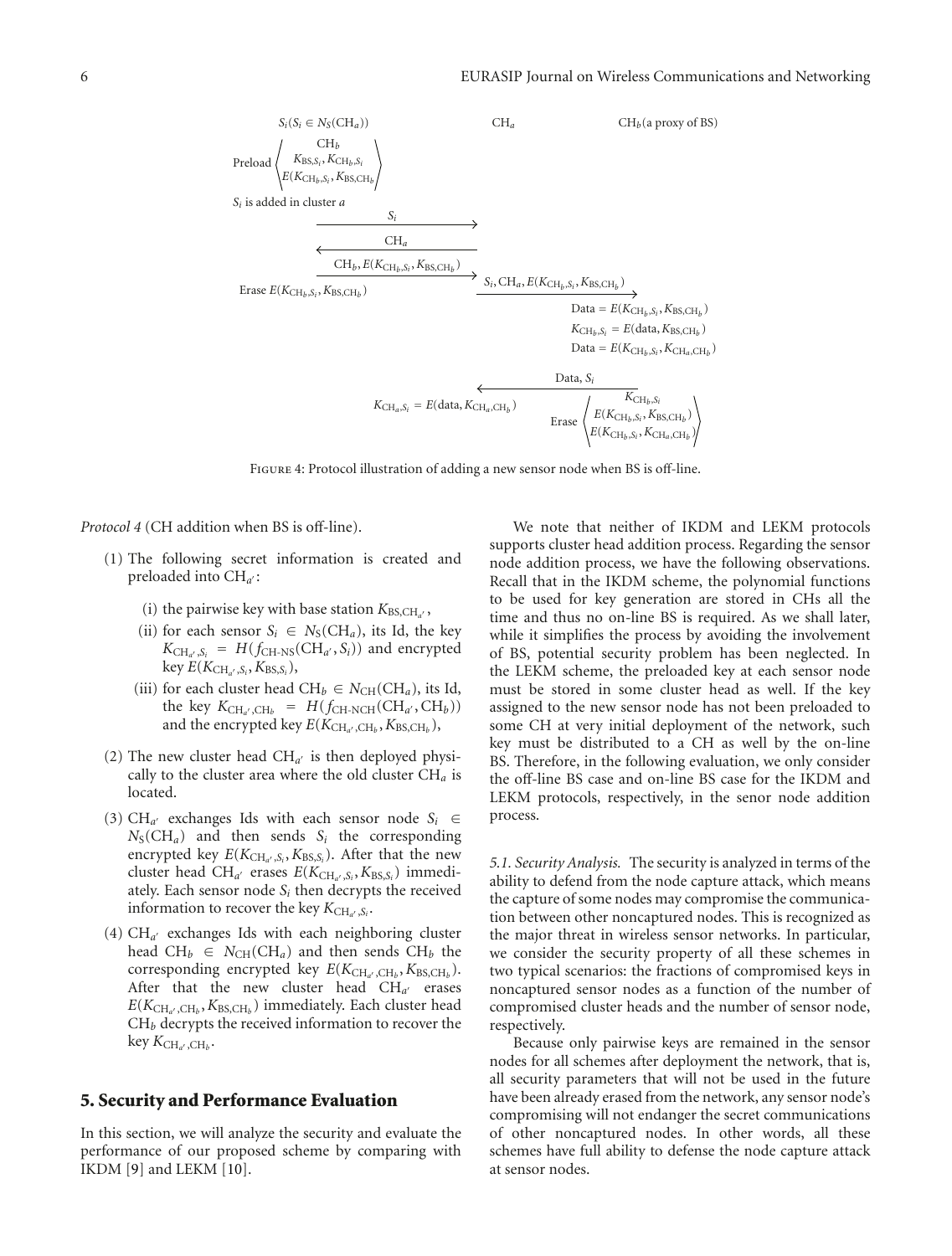| $CH_{a'}$                                                                                                                                                                                                                                                                                                                                                         |                                                                                  | $S_i(S_i \in N_S(CH_a))$ $CH_b(CH_b \in N_{CH}(CH_a))$ |
|-------------------------------------------------------------------------------------------------------------------------------------------------------------------------------------------------------------------------------------------------------------------------------------------------------------------------------------------------------------------|----------------------------------------------------------------------------------|--------------------------------------------------------|
| $\left\langle \begin{array}{c} S_i,\text{CH}_b \\ \text{Preload} \left\langle \begin{array}{c} S_i,\text{CH}_b \\ K_{\text{BS,CH}_{a'},K_{\text{CH}_{a'},S_i},K_{\text{CH}_{a'},\text{CH}_b} \\ E(K_{\text{CH}_{a'},S_i,K_{\text{BS},S_i}) \\ E(K_{\text{CH}_{a'},\text{CH}_b},K_{\text{BS},\text{CH}_b}) \\ \end{array} \right\rangle \end{array} \right\rangle$ |                                                                                  |                                                        |
| Deploy $CH_{a'}$ to the cluster                                                                                                                                                                                                                                                                                                                                   |                                                                                  |                                                        |
| where $CH_a$ is located<br>$CH_{a'}$                                                                                                                                                                                                                                                                                                                              |                                                                                  |                                                        |
| $S_i$                                                                                                                                                                                                                                                                                                                                                             |                                                                                  |                                                        |
| Data = $E(K_{\mathbb{C}\mathrm{H}_{a'},S_i},K_{\mathbb{B}\mathrm{S},S_i})$                                                                                                                                                                                                                                                                                        |                                                                                  |                                                        |
| Erase $E(KCH, S_i, KBS,S_i)$                                                                                                                                                                                                                                                                                                                                      | $K_{\text{CH}_{a'},S_i} = E(\text{data}, K_{\text{BS},S_i})$                     |                                                        |
|                                                                                                                                                                                                                                                                                                                                                                   | $CH_{a'}$                                                                        |                                                        |
|                                                                                                                                                                                                                                                                                                                                                                   | CH <sub>h</sub>                                                                  |                                                        |
|                                                                                                                                                                                                                                                                                                                                                                   | Data = $E(KCH,CHb, KBS,CHb)$                                                     |                                                        |
| Erase $E(KCHa', CHb, KBS,CHb)$                                                                                                                                                                                                                                                                                                                                    | $K_{\text{CH}_{a'},\text{CH}_{h}} = E(\text{data}, K_{\text{BS},\text{CH}_{h}})$ |                                                        |

Figure 5: Protocol illustration of adding a new cluster head when BS is off-line.

Table 2: Storage cost comparison over various distribution schemes.

|          | Schemes      | Our protocols                                     | <b>IKDM</b> | <b>LEKM</b>                       |
|----------|--------------|---------------------------------------------------|-------------|-----------------------------------|
| On-line  | Cluster head | $\lambda_{\rm S} + \lambda_{\rm CH}$ Ids          |             | $\lambda_{\rm S}$ + <i>m</i> keys |
|          |              | $\lambda_{\rm S} + \lambda_{\rm CH} + 1$ keys     |             |                                   |
|          | Sensor node  | One key                                           | N/A         | One Id                            |
|          |              | One s.p.f.                                        |             | Two keys                          |
| Off-line | Cluster head | $\lambda_{\rm S} + \lambda_{\rm CH}$ Ids          | One key     |                                   |
|          |              | $2\lambda_{\rm S}$ + $2\lambda_{\rm CH}$ + 1 keys | Two s.p.f.  | N/A                               |
|          | Sensor node  | $\ell$ Ids                                        | $\ell$ Ids  |                                   |
|          |              | $2\ell + 1$ keys                                  | Two keys    |                                   |

Now we consider the security property when some cluster heads are compromised. In our key distribution protocols, because the pairwise keys in CHs are unique and hashed, they cannot be used to obtain the corresponding polynomial, that is, all the coefficients of the polynomial, reversely. We conclude that our scheme has full ability to defense the node capture attack. This conclusion applies to LEKM as well because all unrelated keys are removed at CHs after network deployment. On the other hand, the IKDM scheme has the *t*security problem because all preloaded *t*-degree polynomials at each CH will not be removed after network deployment. Once a group of CHs, exceeding *t*, are captured, all the keys in noncaptured nodes will also be compromised.

*5.2. Performance Evaluation.* Now we turn our attention to evaluate the performance of this group of key distribution schemes in hierarchical WSNs. The performance metrics are storage and communication overhead.

To supports a large-scale WSN, a feasible solution of key distribution should be scalable in terms of storage cost. In the scheme LEKM [10], the number of keys stored in each CH is linearly proportional to the number of clusters. The IKDM scheme has fixed storage overhead for sensor nodes and cluster heads. Our scheme has fixed storage cost for sensor nodes. The storage requirement  $O(\lambda_s + \lambda_{CH})$  for cluster head is also reasonable because it requires to communicate with at least  $\lambda_{\rm S}+\lambda_{\rm CH}$  number of nodes. The performance comparison in various network sizes is summarized in Table 2.

As shown in Figures 3 and 5 for the cluster head addition processes, the communication overhead of Protocols 2 and 4 is both fixed under the condition that  $\lambda_S$  and  $\lambda_{\text{CH}}$  are constant numbers, which is true for a uniform node deployment. This feature shows the scalability of our scheme in terms of message complexity. They are also the first solution for key management in WSNs with renewable cluster heads.

In the following, we conduct a simulation study on the communication overhead for the sensor node addition process. We have implemented a simulation tool using Java for the special purpose of evaluating the performance of this group of protocols while the lower MAC layer is assumed to be ideal.

A hierarchical wireless sensor network was simulated with different sizes of *n* sensor nodes and *m* clusters. In order to study the scalability of these protocols, we have considered the scenarios with a specified a cluster size *m* (*m* = 9, 16, 25, 36, 49, 64, 81, and 100) and a sensor node size  $n (n = 100 \text{ m})$ . For each example, the whole network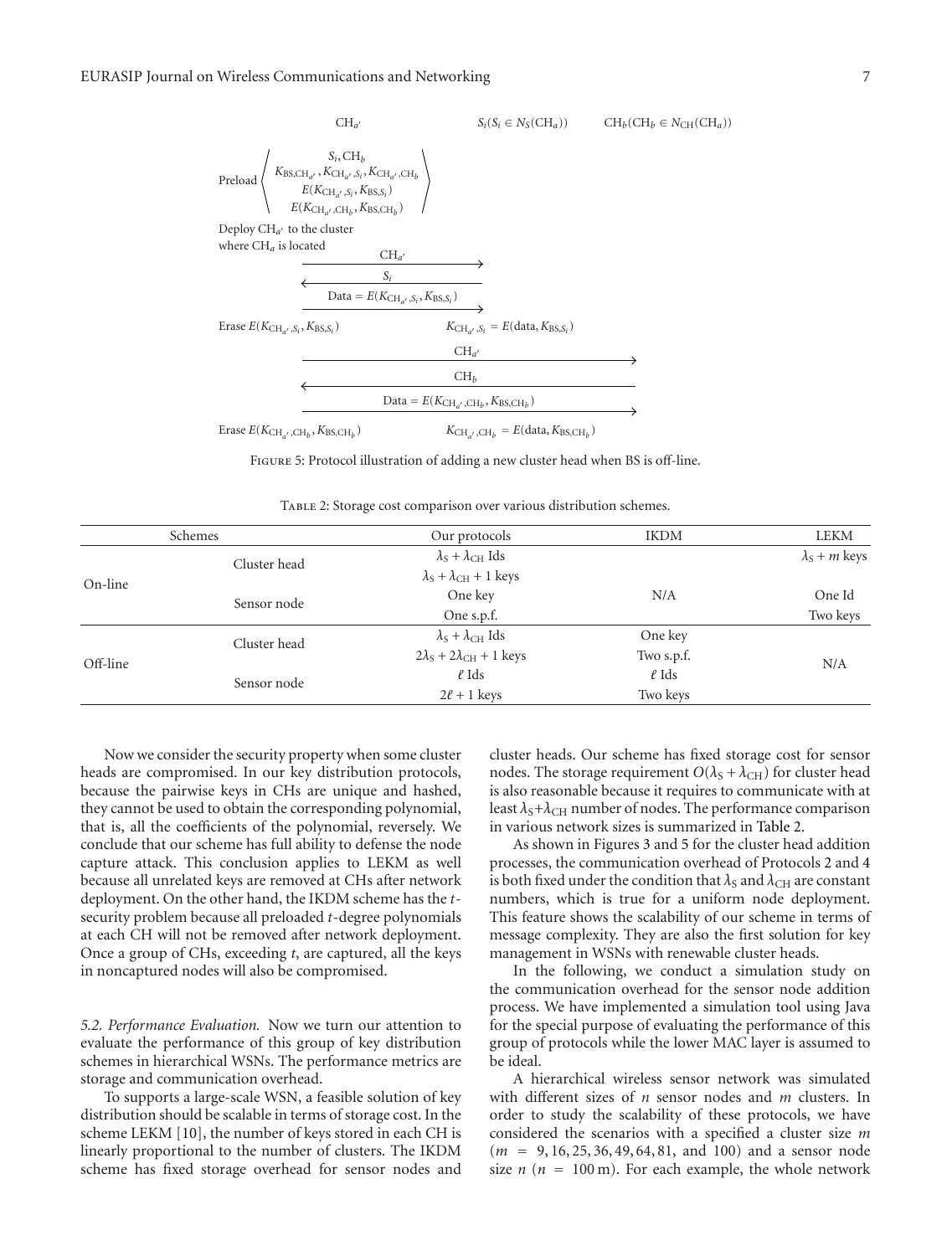



Figure 6: Communication overhead comparison.

is regularly organized as  $\sqrt{m} \times \sqrt{m}$  number of clusters, and there are exactly 100 sensor nodes in each  $R \times R$  cluster. The transmission range of each cluster head is set as <sup>√</sup> 5*R*, and the communications between CHs may be made in a multihop manner if they are separated far away from each other. To simulate the sensor node addition process, we consider 10 new sensor nodes to be added to each cluster. In each message interaction for all protocols, the length of each Id and key takes up 32 and 80 bits, respectively.

The performance comparison is made in terms of communication overhead. It is evaluated in the number of bits transmitted for key establishment between a sensor node and a cluster head. In all cases, that is, a sensor node size *n*, a cluster size *m*, and a specific key distribution scheme, we randomly generated 50 different instances and we present here the average over those 50 instances.

As shown in Figure 6(a), our scheme has the fixed and lowest communication overhead for the on-line scenario. The experimental results also comply with our protocol design for the off-line scenario, in which multiple candidate proxies can improve the performance, that is, the communication overhead is a decreasing function of  $\ell$  under fixed network size. In summary, our scheme in both scenarios can significantly outperform other proposals as shown in Figure 6(b).

#### **6. Conclusion**

In this paper, we present an efficient and flexible key distribution scheme based on three-tier renewable wireless sensor networks. Our scheme can defend against node capture attack and support dynamic membership management. To our best knowledge, the solution of the key establishment for new cluster heads under both the BS off-line and online cases is proposed by the first time. Furthermore, our scheme is efficient and scalable in terms of communication and storage costs, which is particularly beneficial to support large-scale and resource constrained WSNs.

## **References**

- [1] I. F. Akyildiz, W. Su, Y. Sankarasubramaniam, and E. Cayirci, "Wireless sensor networks: a survey," *Computer Networks*, vol. 38, no. 4, pp. 393–422, 2002.
- [2] R. L. Rivest, A. Shamir, and L. Adleman, "A method for obtaining digital signatures and public-key cryptosystems," *Communications of the ACM*, vol. 21, no. 2, pp. 120–126, 1978.
- [3] W. Diffie and M. E. Hellman, "New directions in cryptography," *IEEE Transactions on Information Theory*, vol. 22, no. 6, pp. 644–654, 1976.
- [4] W. B. Heinzelman, A. P. Chandrakasan, and H. Balakrishnan, "An application-specific protocol architecture for wireless microsensor networks," *IEEE Transactions on Wireless Communications*, vol. 1, no. 4, pp. 660–670, 2002.
- [5] L. Eschenauer and V. D. Gligor, "A key-management scheme for distributed sensor networks," in *Proceedings of the ACM Conference on Computer and Communications Security (CCS '02)*, pp. 41–47, Washington, DC, USA, November 2002.
- [6] D. Liu and P. Ning, "Establishing pairwise keys in distributed sensor networks," in *Proceedings of the ACM Conference on Computer and Communications Security (CCS '03)*, pp. 52–61, Washington, DC, USA, October 2003.
- [7] W. Du, Y. S. Han, J. Deng, and P. K. Varshney, "A pairwise key pre-distribution scheme for wireless sensor networks," in *Proceedings of the ACM Conference on Computer and Communications Security (CCS '03)*, pp. 42–51, Washington, DC, USA, October 2003.
- [8] Y. Cheng and D. P. Agrawal, "Efficient pairwise key establishment and management in static wireless sensor networks," in *Proceedings of the 2nd IEEE International Conference on Mobile Ad-Hoc and Sensor Systems (MASS '05)*, pp. 544–550, Washington, DC, USA, November 2005.
- [9] Y. Cheng and D. P. Agrawal, "An improved key distribution mechanism for large-scale hierarchical wireless sensor networks," *Ad Hoc Networks*, vol. 5, no. 1, pp. 35–48, 2007.